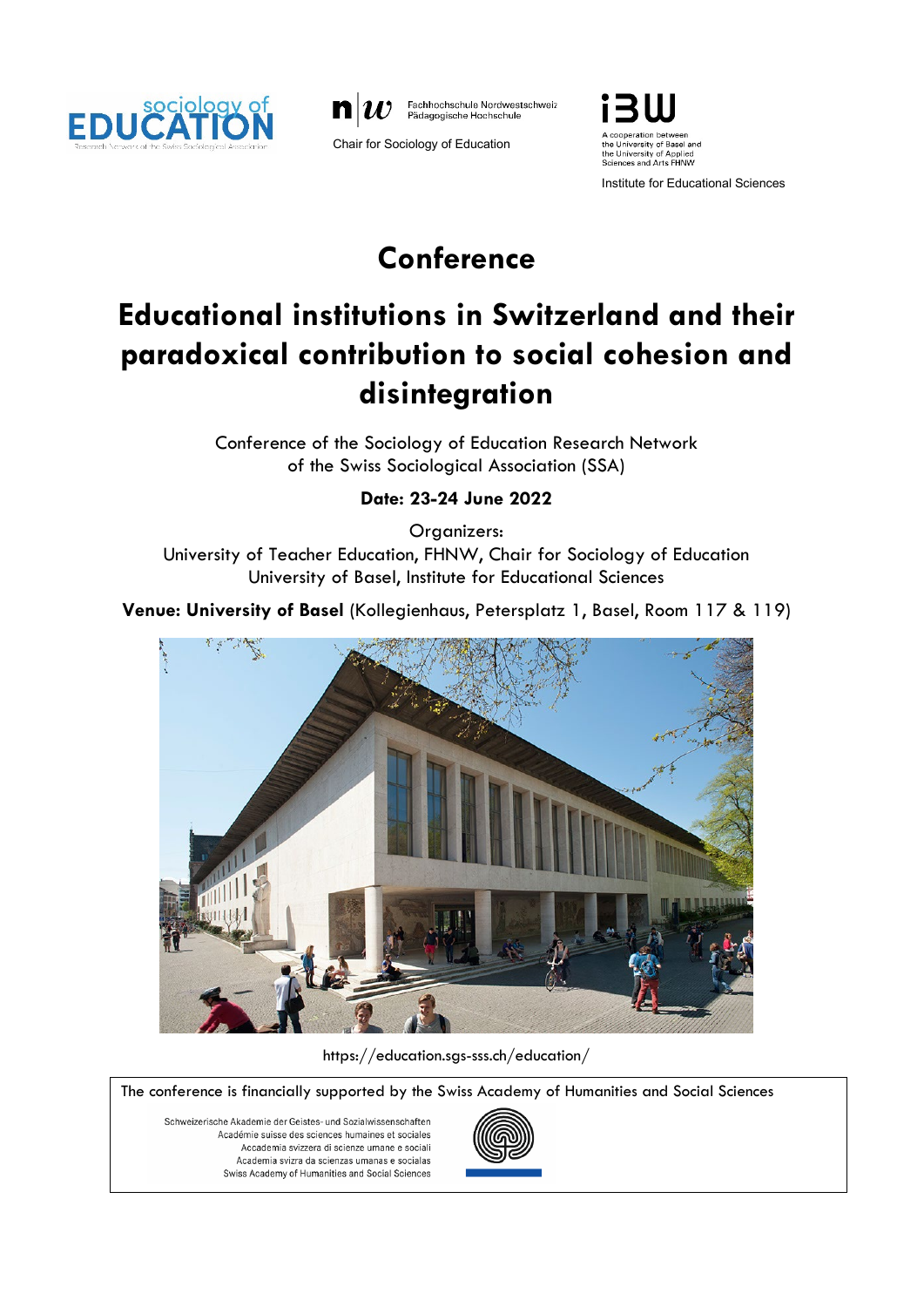### **Conference Topic**

Institutionalised educational processes have extended biographically backwards with "early childhood education, care and education" and forwards with "lifelong learning". Educational institutions thus increasingly shape our individual life course. They are co-responsible for the social cohesion, well-being, and prosperity of the population in Switzerland. Education is integrating, qualifying and enables the transmission of central values and knowledge to the next generation. For this very reason, the sociology of education also critically asks under what conditions education fails to unfold this potential and through which structures and processes education can lead to stigmatisation, exclusion, and inequality, thus threatening social cohesion.

At this 5th meeting of the **Sociology of Education Research Network** of the **Swiss Sociological Association**, we would like to address these *two paradoxical perspectives on educational institutions in Switzerland*, also including institutions of non-formal learning such as early childhood education, extracurricular courses, or continuing education.

In doing so, we focus on the corresponding *particularities of the institutions* studied. These particularities include, among others, the structure of pre-compulsory, compulsory, and post-compulsory education; the question of political responsibility (education, world of work, social welfare); the uniquely Swiss situation of educational federalism; the question of access regulations or of financing.

Authors had been invited to submit proposals that focus on the potentials as well as on the problematic issues of particular educational institutions in Switzerland. We especially invited proposals that address the following research questions:

1/ Which *historical roots and social conditions* – e.g. social structure, occupational structure, migration, demography, pandemic, economic situation – as well as *educational structures* – e.g. early selection, binary divide of pathways on upper secondary and tertiary level – strengthen or weaken the task of integration and qualification?

2/ Which *rules, norms and values of the educational institution and society in general* promote inclusion of individuals from different backgrounds, social affiliations, or disabilities, and which hinder it?

3/ Which *orientations and practices of teachers and supervisors* lead to successful education and socialisation of pupils, students, and apprentices without reification of social group memberships, which ones make this more difficult and (re)produce social classifications?

4/ Which *reforms, policies, and discourses* support and enable equity and equality in educational processes and outcomes; which impair and limit educational justice?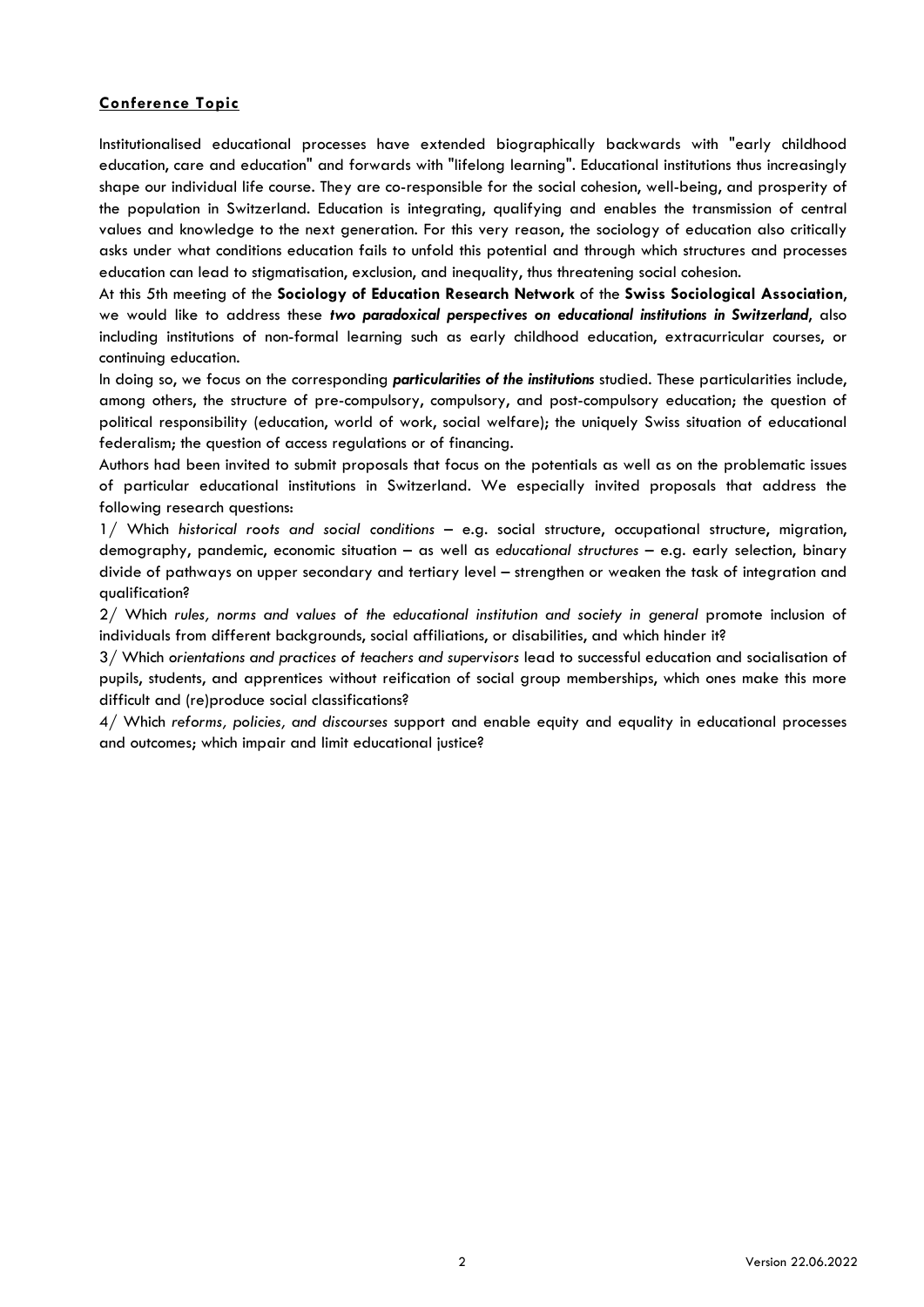## **Registration**

To register for the conference please use the following link: [link for registration](https://events.fhnw.ch/frontend/index.php?sub=114)

## **Conference fee**

50 CHF. (beverages, snacks, and lunch on Thursday included)

## **Dinner on Thursday evening**

Please register for the dinner when registering for the conference Costs: at your own expense

## **Contact**

Please feel free to contact the organizing committee (**congress-soceduc.ph@fhnw.ch**) should you have any questions.

## **Scientific committee**

Michael Beck (PHSG); Barbara Duc (IFFP Lausanne); Kerstin Duemmler (EHB Lausanne & Zollikofen); Gaële Goastellec (University of Lausanne); Miriam Grønning (EHB Zollikofen); Georges Felouzis (University of Geneva); David Glauser (University of Bern); Sandra Hafner (PH FHNW); Chantal Hinni (University of Fribourg); Kenneth Horvath (University of Lucerne); Sandra Hupka-Brunner (University of Bern, TREE); Christian Imdorf (University of Hannover); Irene Kriesi (EHB Zollikofen); Regula Julia Leemann (PH FHNW); Philippe Losego (HEP Vaud); Caroline Sahli Lozano (University of Teacher Education, Bern); Elena Makarova (University of Basel); Mathias Mejeh (University of Bern); Thomas Meyer (University of Bern, TREE); Luca Preite (PH FHNW)

#### **Organizing committee**

Regula Julia Leemann (University of Teacher Education, FHNW, Chair for Sociology of Education) Elena Makarova (University of Basel, Institute for Educational Sciences)

## **Coordinating board of the research committee**

Barbara Fouquet-Chauprade (University of Geneva), David Glauser (University of Bern), Chantal Hinni (University of Fribourg), Irene Kriesi (SFIVET, Zollikofen), Philippe Losego (HEP Vaud), Mario Steinberg (Uni Basel and PH FHNW)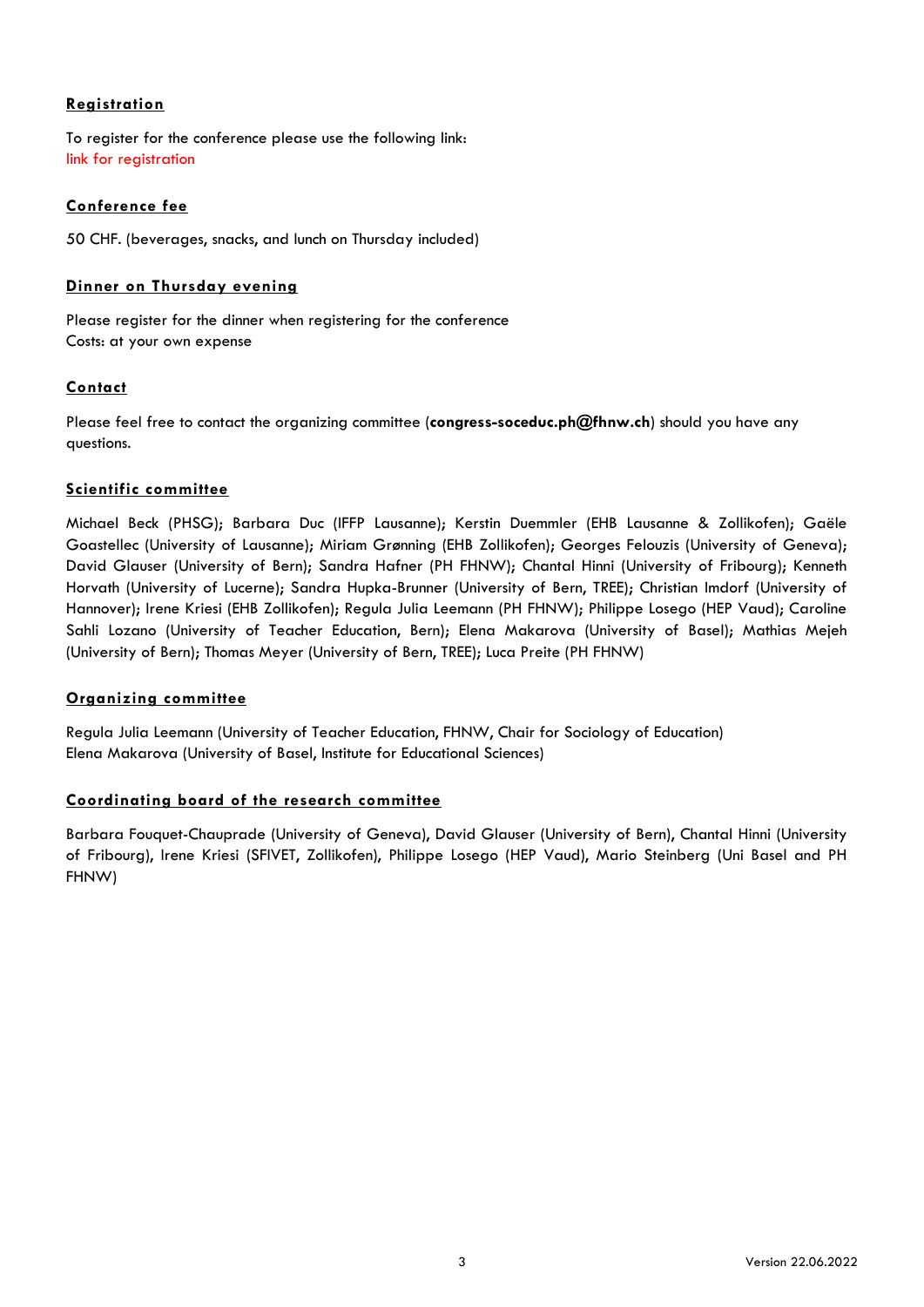|                    | <b>ROOM 117</b>                                                                                                                                                                                                                |  |
|--------------------|--------------------------------------------------------------------------------------------------------------------------------------------------------------------------------------------------------------------------------|--|
| Ab 9.45            | Registration, Welcome Coffee /Tea                                                                                                                                                                                              |  |
| $10.15 -$<br>10.30 | <b>Welcome and Introduction</b><br>Prof. Dr. Regula Julia Leemann, Chair for Sociology of Education, University of Teacher Education FHNW<br>Prof. Dr. Elena Makarova, Institute for Educational Sciences, University of Basel |  |
| $10.30 -$<br>11.20 | <b>KEY NOTE</b> (Chair: Mario Steinberg)<br>Prof. Dr. Kenneth Horvath, University of Teacher Education, Zurich<br>SOCIAL COHESION AND THE TEACHING PROFESSION: FACING THE MERITOCRATIC CONUNDRUM                               |  |
| Pause              |                                                                                                                                                                                                                                |  |

|                    | Session A: ROOM 117                                                                                                                                                                                                                                                                  | Session B: ROOM 119                                                                                                                    |
|--------------------|--------------------------------------------------------------------------------------------------------------------------------------------------------------------------------------------------------------------------------------------------------------------------------------|----------------------------------------------------------------------------------------------------------------------------------------|
| $11.30 -$<br>12.10 | Session A<br><b>TEACHING PROFESSIONS</b><br><b>Chair: Kerstin Duemmler</b>                                                                                                                                                                                                           | Session B<br>EDUCATIONAL INSTITUTION(S)<br>Chair: Elena Makarova                                                                       |
|                    | Slot A1 (40')<br>Maritza Le Breton (Olten), Susanne Burren (Windisch), Carolina Toletti<br>(Olten), Andrea Blaser (Windisch)<br>(Re-)production of differences in higher education: Perspectives of<br>lecturers and practical trainers at Swiss Universities of Applied<br>Sciences | Slot B1 (40')<br>Moritz Rosenmund (Zurich); Urs Kiener (Winterthur)<br>Assessing the Linkage of Society with its Education Institution |

Lunch

Mensa Universität Basel, Bernoullistrasse 16, 4056 Basel

| $13.40 -$<br>15.00 | Session A<br><b>TEACHING PROFESSIONS</b><br><b>Chair: Kerstin Duemmler</b>                                                                     | Session B<br>EDUCATIONAL TRANSITIONS, SKILLS AND OUTCOMES<br>Chair: Irene Kriesi                                                 |
|--------------------|------------------------------------------------------------------------------------------------------------------------------------------------|----------------------------------------------------------------------------------------------------------------------------------|
|                    | Slot A2 (40')<br>Roberta Besozzi (Manno)<br>On-the-job trainers: their practices and their role in the socialisation<br>process of apprentices | Slot B <sub>2</sub> (40')<br>Miriam Grønning (Zollikofen)<br>Do wage scarring effects depend on the type of workers' skills?     |
|                    | Slot A3 (40')<br>Ursina Jaeger (Tübingen)<br>Rendering childhood pedagogical                                                                   | Slot B3 (40')<br>David Glauser (Berne)<br>Ethnic choice effects at the transition to upper secondary education in<br>Switzerland |

Coffee-/Tea-Break

| $15.30 -$<br>$16.50 -$ | Session A<br><b>EDUCATIONAL REFORMS</b><br>Chair: Rebekka Sagelsdorff                                                                                                                                    | Session B<br>POLITICS AND POLICY DISCOURSES<br>Chair: Gaële Goastellec                                                                                                                                                                                          |
|------------------------|----------------------------------------------------------------------------------------------------------------------------------------------------------------------------------------------------------|-----------------------------------------------------------------------------------------------------------------------------------------------------------------------------------------------------------------------------------------------------------------|
|                        | Slot A4 (40')<br>Sonia Revaz, Kilian Winz-Wirth (Geneva)<br>Social cohesion in political and professional discourses: Case studies of<br>two compulsory education reforms in two French-speaking cantons | Slot B4 (40')<br>Regula Julia Leemann, Sandra Hafner, Raffaella Simona Esposito<br>(Muttenz)<br>Governance of access to baccalaureate school: Politics and policies on<br>school structures, the number of places and admission regulations in<br>Swiss cantons |
|                        | Slot A5 (40')<br>Deborah Lagler (Basel)<br>Path-dependent developments of two different cantonal<br>implementations of the integrative school form                                                       |                                                                                                                                                                                                                                                                 |
| $16.50 -$<br>17.40     | <b>KEY NOTE</b> (Chair: David Glauser)<br>Prof. Dr. Georges Felouzis, University of Geneva<br>SCHOOL STRUCTURE AND SOCIAL COHESION: HOW TO PRODUCE MORE EQUITABLE EDUCATIONAL SYSTEM?                    |                                                                                                                                                                                                                                                                 |
| $17.50 -$<br>18.30     | Section Meeting                                                                                                                                                                                          |                                                                                                                                                                                                                                                                 |
| 19.00                  | Dinner                                                                                                                                                                                                   |                                                                                                                                                                                                                                                                 |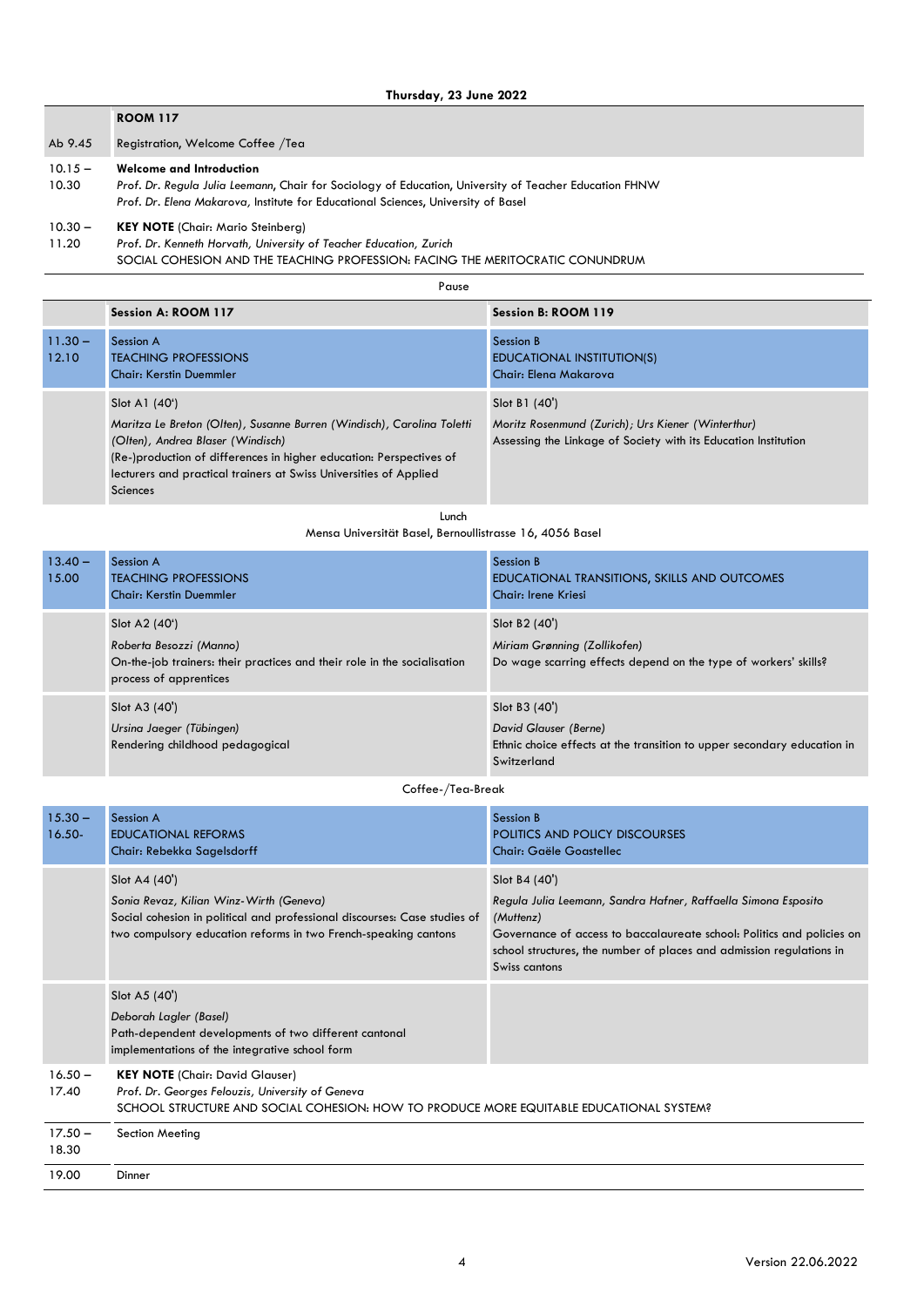#### **ROOM 117**

- $08.40 -$ **KEY NOTE** (Chair: Elena Makarova)
- 09.30 *Prof. Dr. Raphael Zahnd, University of Teacher Education, Muttenz*
	- FROM SEGREGATION TO INCLUSION SPECIAL EDUCATIONS PARADOXICAL CONTRIBUTIONS TO SOCIAL COHESION
- $09.30 -$ **KEY NOTE** (Chair: Regula Julia Leemann)
- 10.20 *Prof. Dr. Irene Kriesi, Swiss Federal University of Vocational Education and Training, Zollikofen* VOCATIONAL EDUCATION AND TRAINING: A STEPPING STONE OR A TRAP?

| Coffee-/Tea-Break  |                                                                                                                                                                                                         |                                                                                                                                                                                 |  |  |
|--------------------|---------------------------------------------------------------------------------------------------------------------------------------------------------------------------------------------------------|---------------------------------------------------------------------------------------------------------------------------------------------------------------------------------|--|--|
|                    | Session A: ROOM 117                                                                                                                                                                                     | Session B: ROOM 119                                                                                                                                                             |  |  |
| $10.50 -$<br>12.10 | <b>Session A</b><br><b>INCLUSIVE EDUCATION</b><br><b>Chair: Chantal Hinni</b>                                                                                                                           | Session B<br>EDUCATIONAL INSTITUTION(S)<br>Chair: Elena Makarova                                                                                                                |  |  |
|                    | Slot A6 (40')<br>Julia Napoli (Geneva)<br>How teachers' practices and discourse show the underlying weight of<br>stereotypes and prejudices within the institution in compensatory<br>education schools | Slot B6 (40')<br>Goastellec, Gaële (Lausanne)<br>Explaining inequalities in access to Higher Education in Switzerland:<br>comparative counterpoint and historical perspective   |  |  |
|                    | Slot A7 (40')<br>Katharina Papke (Muttenz)<br>The focus on organization as missing link for analyzing exclusion and<br>approaching inclusion                                                            | Slot B7 (40')<br>Luca Preite (Muttenz)<br>Vocational education for sale. A quantitative and qualitative<br>rapprochement to vocational private schools at upper secondary level |  |  |

#### 12.10 End of Conference